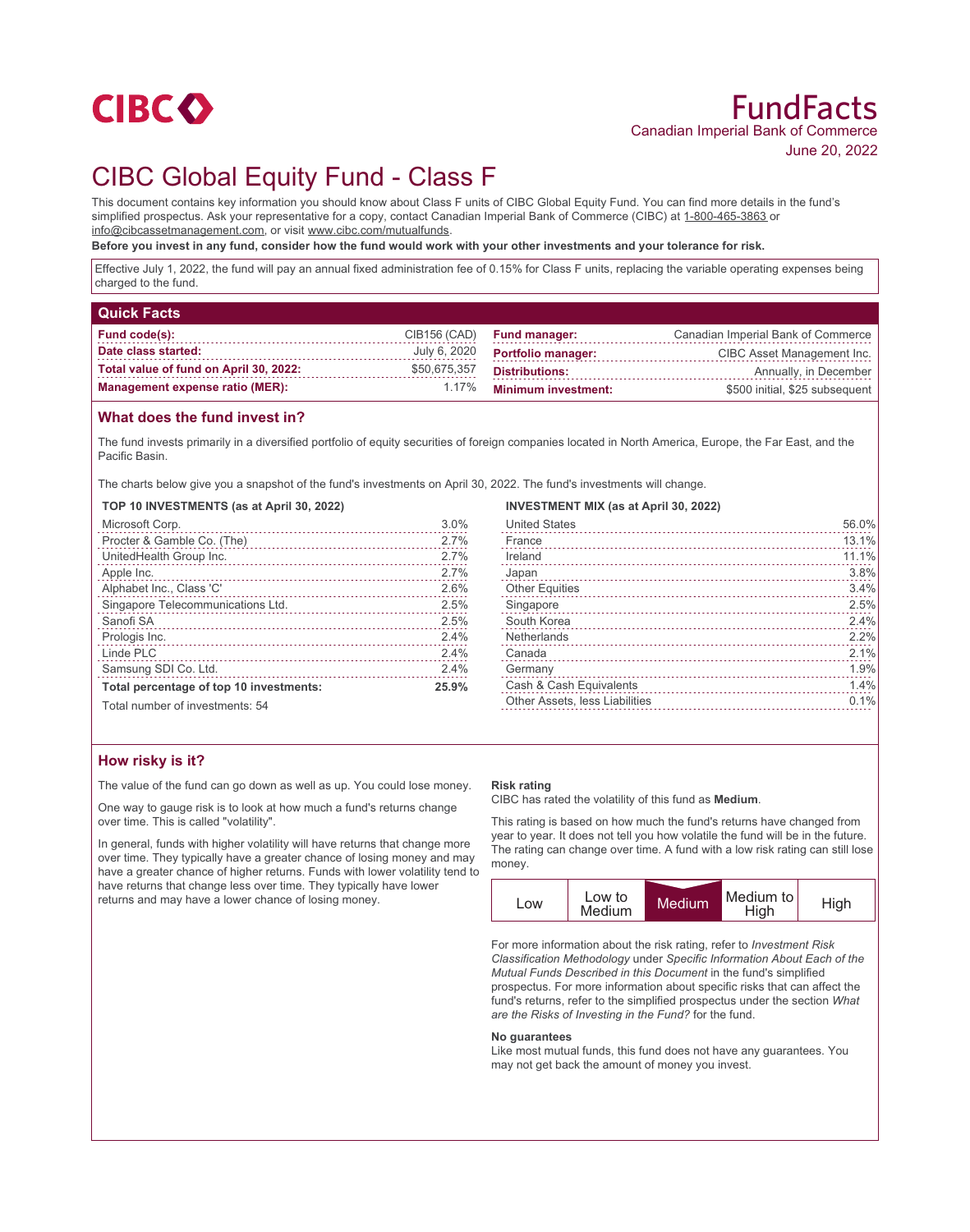## **How has the fund performed?**

This section tells you how Class F units of the fund have performed over the past year. Returns are after expenses have been deducted. These expenses reduce the fund's returns.

#### **YEAR-BY-YEAR RETURNS**

This chart shows how Class F units of the fund performed in the past calendar year. The range of returns and change from year to year can help you assess how risky the fund has been in the past. It does not tell you how the fund will perform in the future.

| 40%<br>30%<br>20% | 18.0 |
|-------------------|------|
| 10%<br>$0\%$      |      |
| $-10%$<br>$-20%$  |      |
|                   | 2021 |

#### **BEST AND WORST 3-MONTH RETURNS**

This table shows the best and worst returns for Class F units of the fund in a 3-month period over the past calendar year. The best and worst 3-month returns could be higher or lower in the future. Consider how much of a loss you could afford to take in a short period of time.

|                    | Return   | 3 months ending   | If you invested \$1,000 at the beginning of the period |
|--------------------|----------|-------------------|--------------------------------------------------------|
| <b>Best return</b> | $12.4\%$ | August 31, 2021   | Your investment would rise to \$1,124                  |
| Worst return       | $-0.2\%$ | November 30, 2021 | Your investment would drop to \$999                    |

#### **AVERAGE RETURN**

The annual compounded return of Class F units of the fund since July 6, 2020 was 5.5%. If you had invested \$1,000 in the fund on July 6, 2020, your investment would be worth \$1,102 as at April 30, 2022.

| Who is this fund for?                                                                                                                                                                  | A word about tax                                                                                                                                                                                                                                                                                     |
|----------------------------------------------------------------------------------------------------------------------------------------------------------------------------------------|------------------------------------------------------------------------------------------------------------------------------------------------------------------------------------------------------------------------------------------------------------------------------------------------------|
| Investors who:<br>• are seeking an equity growth fund that is broadly diversified among<br>various companies and countries around the world; and<br>• are investing for the long term. | In general, you will have to pay income tax on any money you make on a<br>fund. How much you pay depends on the tax laws where you live and<br>whether or not you hold the fund in a registered plan such as a<br>Registered Retirement Savings Plan (RRSP) or a Tax-Free Savings<br>Account (TFSA). |
|                                                                                                                                                                                        | Keep in mind that if you hold your fund in a non-registered plan, fund<br>distributions are included in your taxable income, whether you receive<br>them in cash or have them reinvested.                                                                                                            |

## **How much does it cost?**

The following tables show the fees and expenses you could pay to buy, own, and sell Class F units of the fund. The fees and expenses - including any commissions - can vary among classes of a fund and among funds. Higher commissions can influence representatives to recommend one investment over another. Ask about other funds and investments that may be suitable for you at a lower cost.

#### **1. SALES CHARGES**

There are no sales charges payable when you buy, switch, or sell Class F units of the fund.